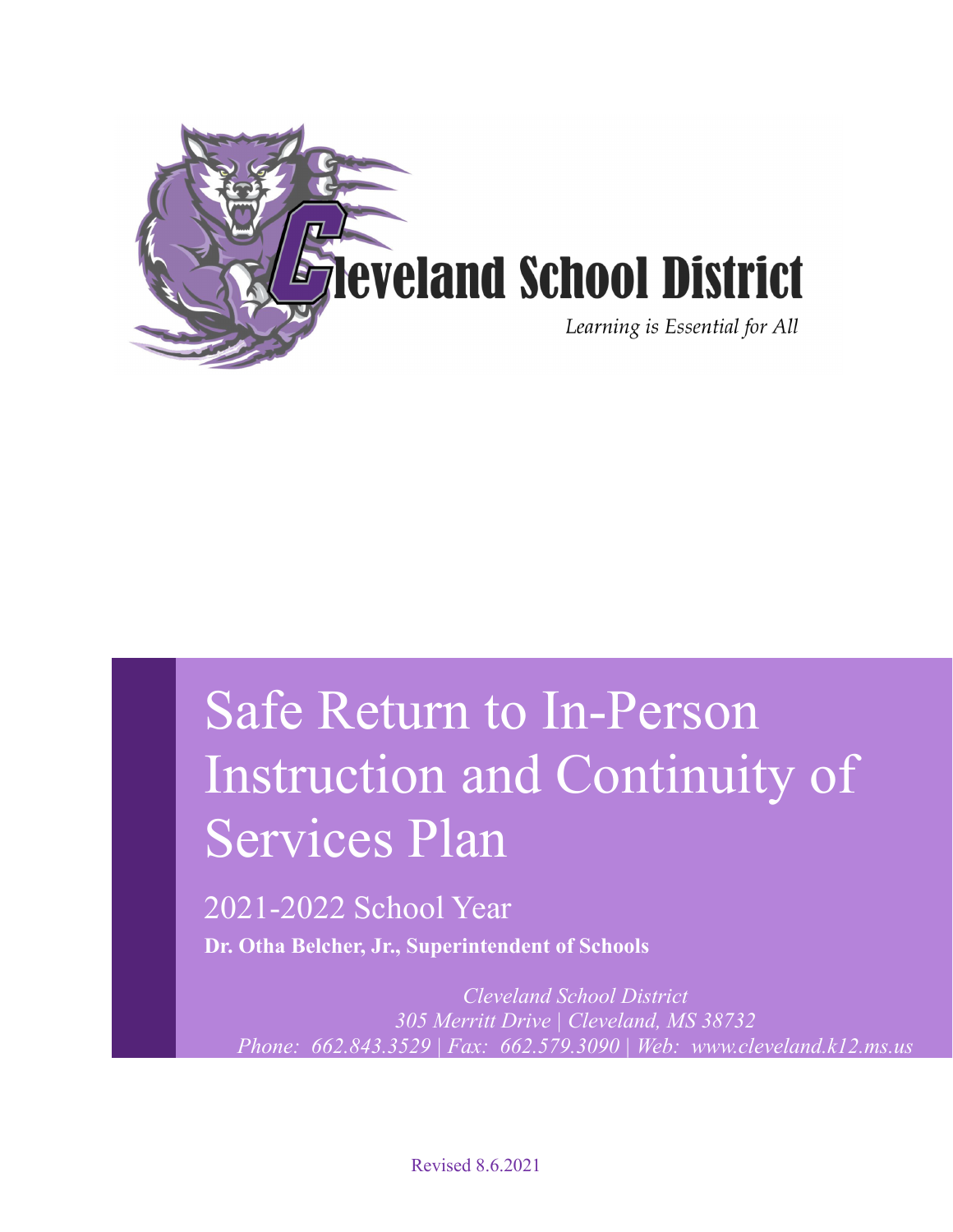# **Contents**

| Vision                                                                      | $\overline{2}$ |
|-----------------------------------------------------------------------------|----------------|
| Mission                                                                     | $\overline{2}$ |
| Values                                                                      | $\overline{2}$ |
| 7 Fundamentals of a Successful Wolfpack                                     | $\overline{2}$ |
| Goals                                                                       | $\overline{2}$ |
| Introduction                                                                | 3              |
| <b>District Communication</b>                                               | 3              |
| Our Plan for Safe Return to In-Person Instruction and Continuity of Service | $\overline{4}$ |
| Instruction                                                                 | $\overline{4}$ |
| Attendance                                                                  | 5              |
| <b>Health Services</b>                                                      | 5              |
| <b>Face Coverings</b>                                                       | 5              |
| <b>Temperature Checks</b>                                                   | 5              |
| <b>Special Services</b>                                                     | 5              |
| <b>Child Nutrition</b>                                                      | 5              |
| Routine Cleaning, Sanitizing & Disinfecting                                 | 5              |
| School Activities, Meetings & Field Trips                                   | 5              |
| Transportation                                                              | 6              |
| Learning Loss                                                               | 6              |
| Air Quality                                                                 | 6              |
| Social-Emotional                                                            | 6              |
| Protocol for Possible COVID-19 Concerns- Students                           | 7              |
| Protocol for Possible COVID-19 Concerns- Employees                          | 8              |
| <b>Parent Responsibilities</b>                                              | 9              |
| School Specific Information                                                 | 10             |
| Frequently Asked Questions (FAQs)                                           | 11             |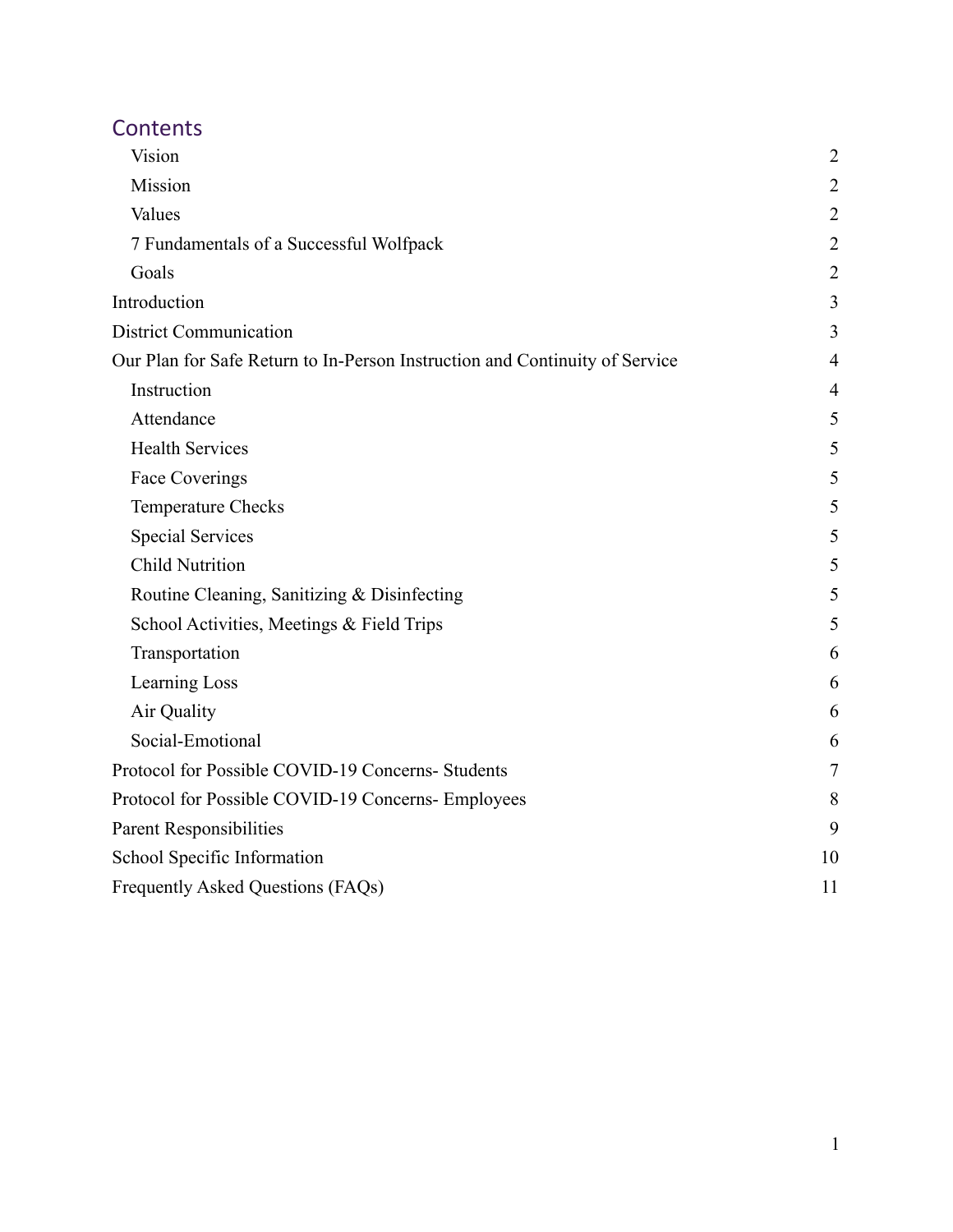#### <span id="page-2-0"></span>*Vision*

To develop a community of lifelong learners who are productive citizens that engage in studies that will enable them to creatively and effectively learn and apply information.

#### <span id="page-2-1"></span>*Mission*

Learning is Essential for All

#### <span id="page-2-2"></span>*Values*

Growth Mindset Equity Positive Culture Accountability

## <span id="page-2-3"></span>*7 Fundamentals of a Successful Wolfpack*

Data Planning Questioning Feedback Relationships Management Content Knowledge

#### <span id="page-2-4"></span>*Goals*

- Goal 1: Student Achievement- To focus organizational efforts and align resources to close achievement gaps and ensure all students are college or work-ready.
- Goal 2: Positive Culture- To create a respectful, positive, district culture that is focused on teaching and learning with high expectations.
- Goal 3: Community Engagement- To establish trust with all stakeholders (community, parents, students, and educators) by maintaining open, honest communication and building positive relationships.
- Goal 4: Employee Retention- To recruit and retain highly qualified teachers and administrators that will lead schools that are safe, orderly, and high achieving.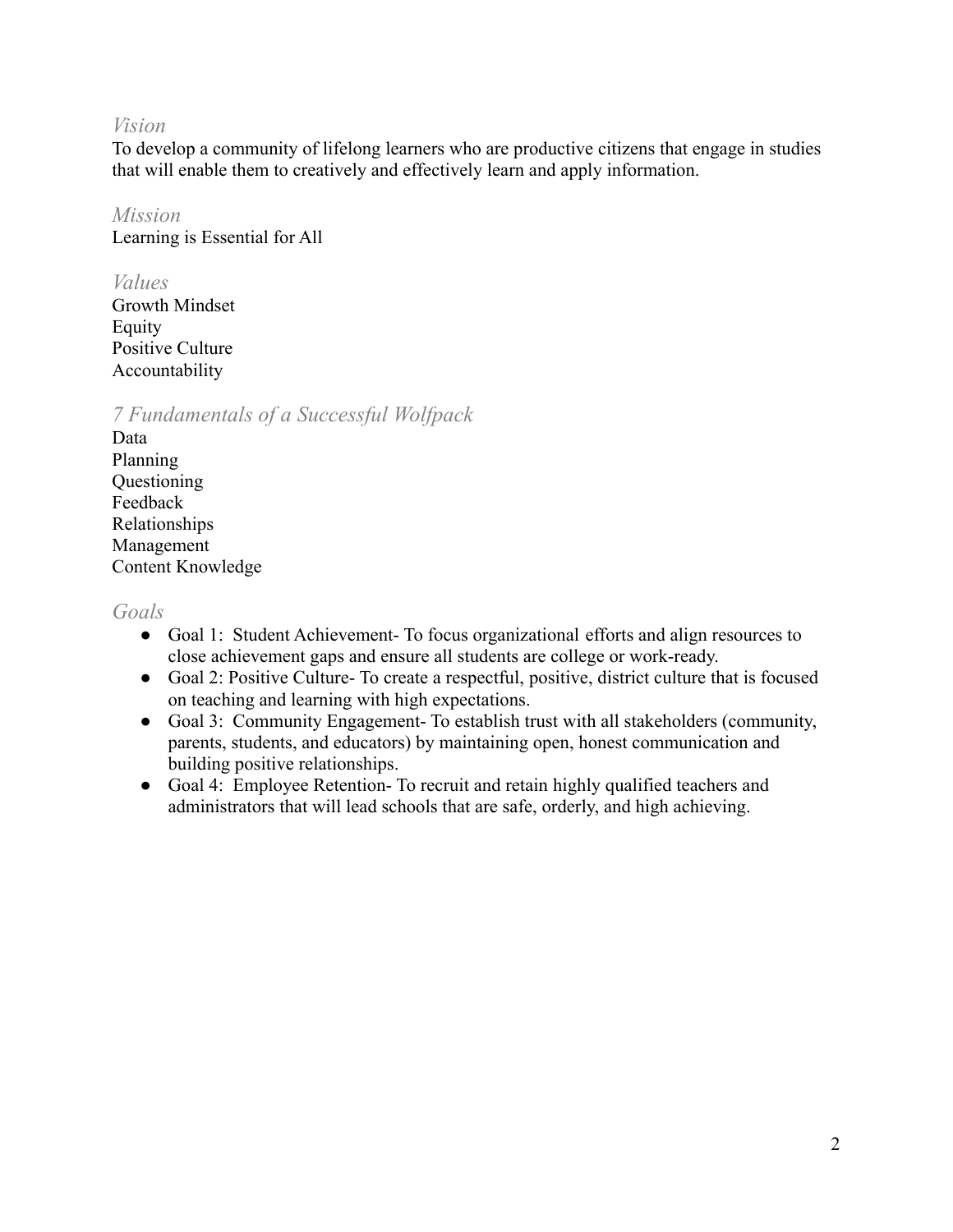# <span id="page-3-0"></span>**Introduction**

The Cleveland School District would like to formally thank our stakeholders for completing the return to school survey. Your feedback was invaluable to our planning. Below you will see an overview of the survey results.

The Cleveland School District will continue to closely monitor the coronavirus development and adjust practices as mandated by local, State, and Federal requirements. We have added a COVID-19 tab to our website. Our updates will be available on that page, along with our social media sites and other means of communication. We also encourage you to download our Mobile App for notifications and quick access to our different platforms. For more information, please contact your child's principal.

## <span id="page-3-1"></span>**District Communication**

*Cleveland School District Official Communication Channels*

#### **Website**

Homepage: [www.cleveland.k12.ms.us](http://www.cleveland.k12.ms.us)

Updates related to COVID-19: <https://www.cleveland.k12.ms.us/COVID19>

#### **Mobile App Download Links**

iTunes: [bit.ly/itunesCSDapp](https://d.docs.live.net/f0b2657d7e45091e/Cleveland%20School%20District!/Operations/COVID-19/Return%20to%20School/Plans/bit.ly/itunesCSDapp)

Google Play: [bit.ly/googleCSDapp](https://d.docs.live.net/f0b2657d7e45091e/Cleveland%20School%20District!/Operations/COVID-19/Return%20to%20School/Plans/bit.ly/googleCSDapp)

Mobile Web App: [bit.ly/webCSDapp](https://d.docs.live.net/f0b2657d7e45091e/Cleveland%20School%20District!/Operations/COVID-19/Return%20to%20School/Plans/bit.ly/webCSDapp)

#### **Social Media**

Facebook: [bit.ly/CSDfacebook](https://d.docs.live.net/f0b2657d7e45091e/Cleveland%20School%20District!/Operations/COVID-19/Return%20to%20School/Plans/bit.ly/CSDfacebook)

Instagram: [bit.ly/CSDinstagram](https://d.docs.live.net/f0b2657d7e45091e/Cleveland%20School%20District!/Operations/COVID-19/Return%20to%20School/Plans/bit.ly/CSDinstagram)

Twitter: [bit.ly/CSDk12twitter](https://d.docs.live.net/f0b2657d7e45091e/Cleveland%20School%20District!/Operations/COVID-19/Return%20to%20School/Plans/bit.ly/CSDk12twitter)

YouTube Channel: [bit.ly/CSDyoutube](https://d.docs.live.net/f0b2657d7e45091e/Cleveland%20School%20District!/Operations/COVID-19/Return%20to%20School/Plans/bit.ly/CSDyoutube)

#### **Call/Text Messaging**

The District and individual schools may send texts or prerecorded calls via SchoolStatus or Blackboard Mass Notifications.

#### **Email**

Emails may be sent through SchoolStatus, Blackboard Mass Notifications, or district email addresses (@cleveland.k12.ms.us or @clevelandmssd.org)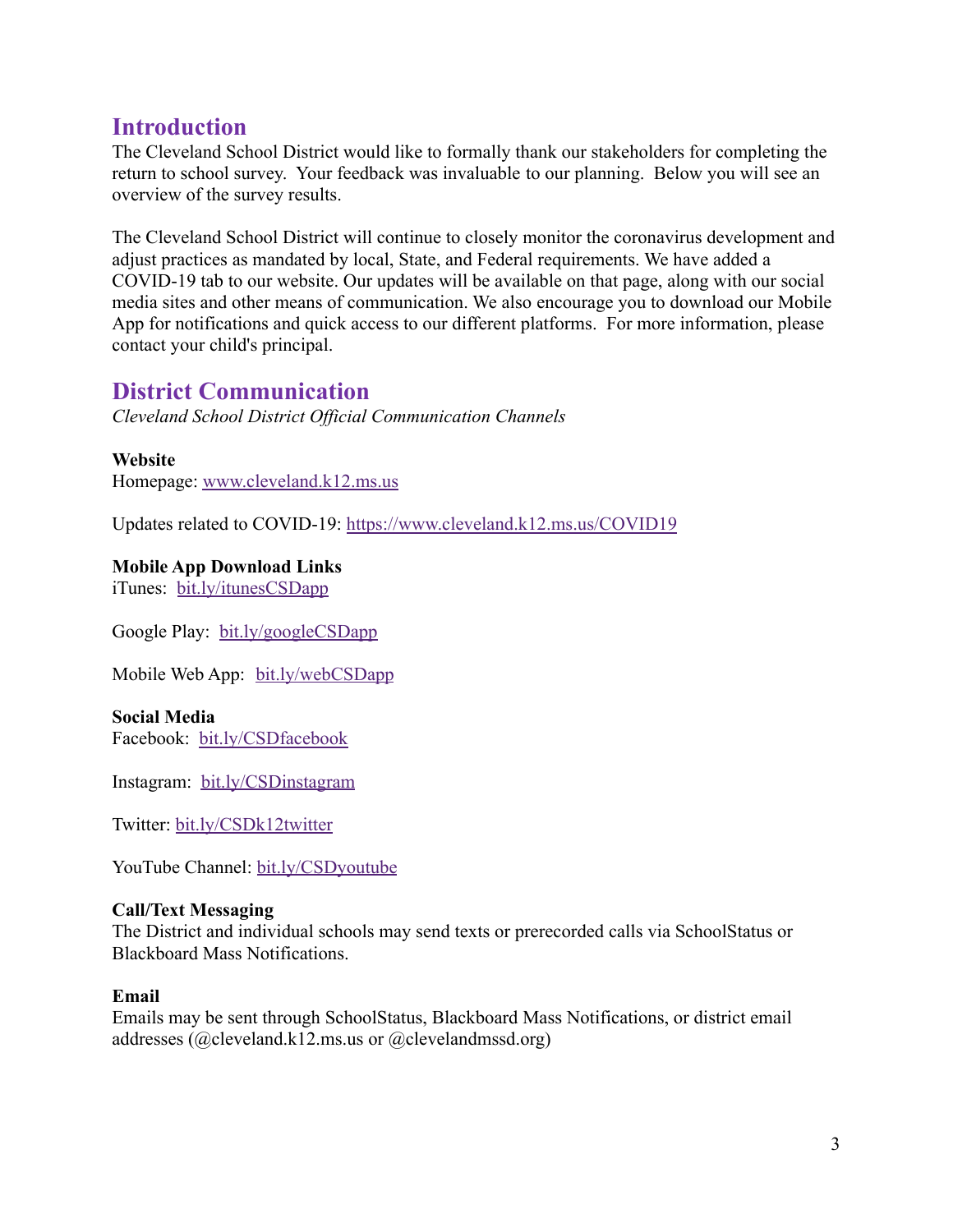# <span id="page-4-0"></span>**Our Plan for Safe Return to In-Person Instruction and Continuity of Service**

#### <span id="page-4-1"></span>*Instruction*

Students' first day of school is Monday, August 9, 2021.

#### *Elementary & Secondary Schools Hours of Operation*

#### Elementary Schools

#### **Bell Academy**

*Of ice Hours* 7:20 am - 4:00 pm *Instructional Day* 7:45 am - 2:45 pm *Earliest Student Drop Of* 7:20 am *Morning Bus Unloading* 7:20 am *Latest Student Pick-up* 3:05 pm

#### **Parks**

*Of ice Hours* 7:30 am - 3:30 pm *Instructional Day* 7:45 am - 2:45 pm *Earliest Student Drop Of* 7:30 am *Morning Bus Unloading* 7:30 am *Latest Student Pick-up* 3:00 pm

**Hayes Cooper** *Of ice Hours* 7:15 am - 3:15 pm *Instructional Day* 7:45 am - 2:45 pm *Earliest Student Drop Of* 7:20 am *Morning Bus Unloading* 7:20 am *Latest Student Pick-up* 3:00 pm

#### **Pearman**

*Of ice Hours* 7:30 am - 3:30 pm *Instructional Day* 7:45 am - 2:45 pm *Earliest Student Drop Of* 7:20 am *Morning Bus Unloading* 7:20 am *Latest Student Pick-up* 3:00 pm

#### Secondary Schools

#### **Nailor**

*Of ice Hours* 7:20 am - 3:30 pm *Instructional Day* 7:45 am - 2:45 pm *Earliest Student Drop Of* 7:20 am *Morning Bus Unloading* 7:20 am *Latest Student Pick-up* 3:00 pm

#### **D.M. Smith**

*Of ice Hours* 7:30 am - 3:30 pm *Instructional Day* 7:45 am - 2:45 pm *Earliest Student Drop Of* 7:30 am *Morning Bus Unloading* 7:15 am *Latest Student Pick-up* 3:00 pm

#### **Cleveland Central Middle School**

*Of ice Hours* 7:45 am - 4:00 pm *Instructional Day* 8:10 am - 3:20 pm *Earliest Student Drop Of* 7:40 am *Morning Bus Unloading* 7:30 am *Latest Student Pick-up* 4:00 pm

#### **Cleveland Central High School**

*Of ice Hours* 7:30 am - 3:30 pm *Instructional Day* 8:00 am - 3:30 pm *Earliest Student Drop Of* 7:30 am *Morning Bus Unloading* 7:30 am *Latest Student Pick-up* 3:45 pm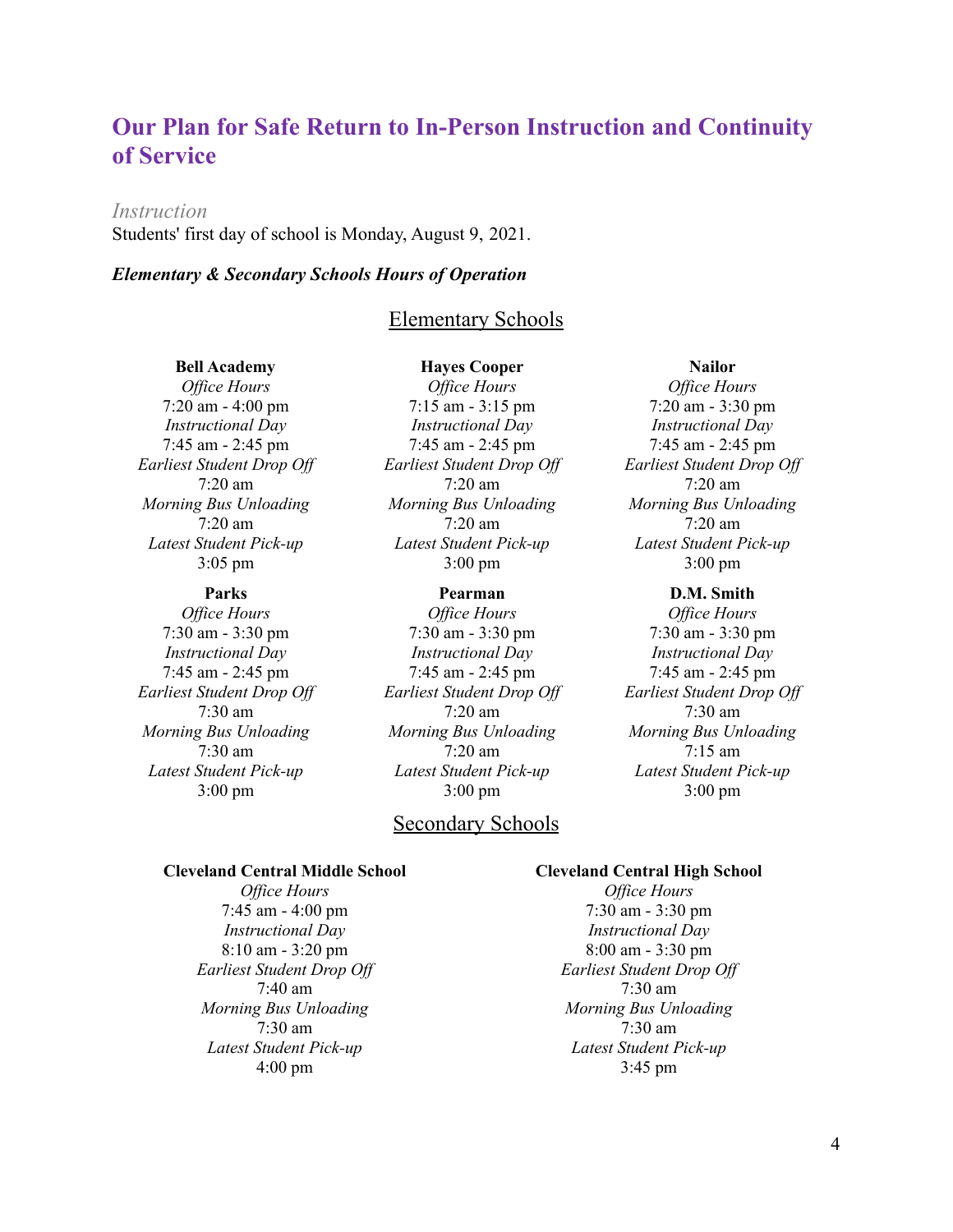## <span id="page-5-0"></span>*Attendance*

Attendance will be checked daily/every class period. There were no waivers/suspensions of policies related to student attendance. Students are expected to be at school daily. Attendance reporting will be handled according to board policy and procedure.

#### <span id="page-5-1"></span>*Health Services*

The Cleveland School District is happy to have three full-time nurses as employees for the 2021-2022 school year. They will continue to serve on the front line for our District. We are also happy to have a partnership with Shaw Family Medical Group. Parents that consent for their child to receive services will receive those services at no charge to the child or District.

## <span id="page-5-2"></span>*Face Coverings*

Face coverings (face shield or mask) are mandatory for students, employees, and visitors. The preferred face covering is a mask. We will continue to monitor the situation and adjust our protocols as needed.

## <span id="page-5-3"></span>*Temperature Checks*

Temperature checks will no longer be required upon entry into any Cleveland School District Building. We ask parents to check temperatures and symptoms related to COVID-19 before leaving the house each morning for school. If your child is sick, please keep your child at home. We will continue to monitor the situation and adjust our protocols as needed.

#### <span id="page-5-4"></span>*Special Services*

Please contact the Special Services Director at 662.843.3529 for specific information related to your child's IEP, 504, or other documented accommodations.

## <span id="page-5-5"></span>*Child Nutrition*

Breakfast and lunch will be offered to all students. For more information on breakfast and lunch schedules and protocols, please contact your child's principal. We will continue to monitor the situation and adjust our protocols as needed.

## <span id="page-5-6"></span>*Routine Cleaning, Sanitizing & Disinfecting*

Routine cleaning and sanitizing will take place throughout the day. Disinfecting will take place before and after school. All schools are supplied with hand sanitizer and supplies for maintaining clean, sanitized, and disinfected facilities. All teachers will have hospital-grade disinfectants to disinfect their rooms throughout the day.

## <span id="page-5-7"></span>*School Activities, Meetings & Field Trips*

School activities, meetings  $\&$  field trips are scheduled to resume. We will continue to monitor the situation and adjust our protocols as needed. Please contact your child's principal for more information.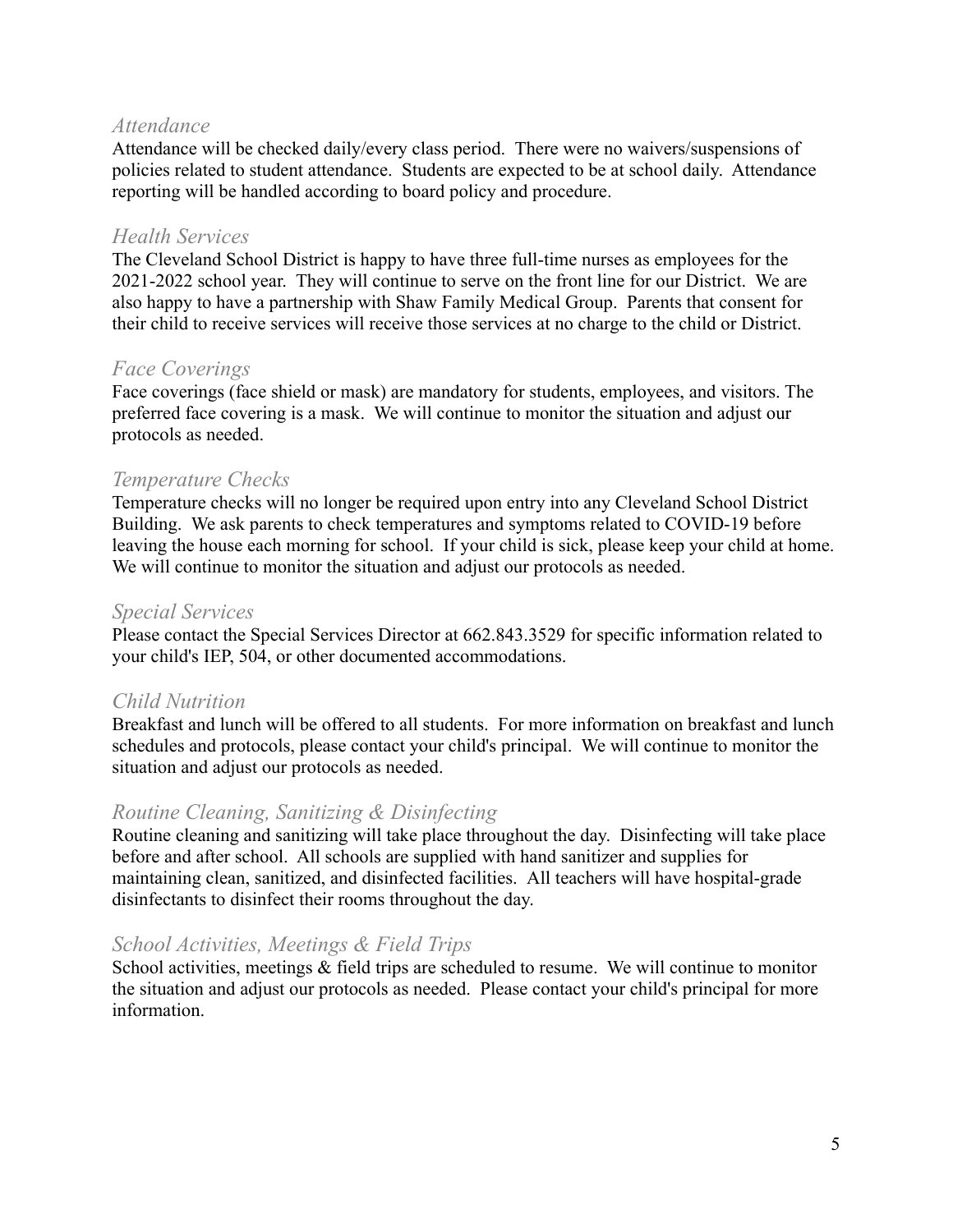#### <span id="page-6-0"></span>*Transportation*

Transportation is available for all students.

Before school begins, each bus will be fully steamed, washed, and properly sanitized. Each driver and monitor will receive cleaning supplies approved/recommended by the CDC.

All buses will be disinfected daily.

#### **2021-2022 RETURN TO SCHOOL BUS REQUIREMENTS**

Students will be required to use hand sanitizer as they enter and exit the bus.

When possible, windows will be opened to create an environment with as much ventilation as possible.

Students will be separated on the bus where feasible. Siblings or children living in the same household will be seated together when possible.

Buses will be loaded from the back forward and unloaded from the front to the back.

## <span id="page-6-1"></span>*Learning Loss*

The Cleveland School District will be offering summer school and the Wolfpack Academy during the summer. The Cleveland School District will also offer after-school tutoring in both traditional (face-to-face) and virtual (online) formats during the regular school year.

## <span id="page-6-2"></span>*Air Quality*

The Cleveland School District will replace HVAC units at all schools for better air quality and more efficient use.

## <span id="page-6-3"></span>*Social-Emotional*

The Cleveland School District will provide assistance to address all students' social and emotional needs by offering professional development to teachers and staff. There will also be individual and group sessions for students.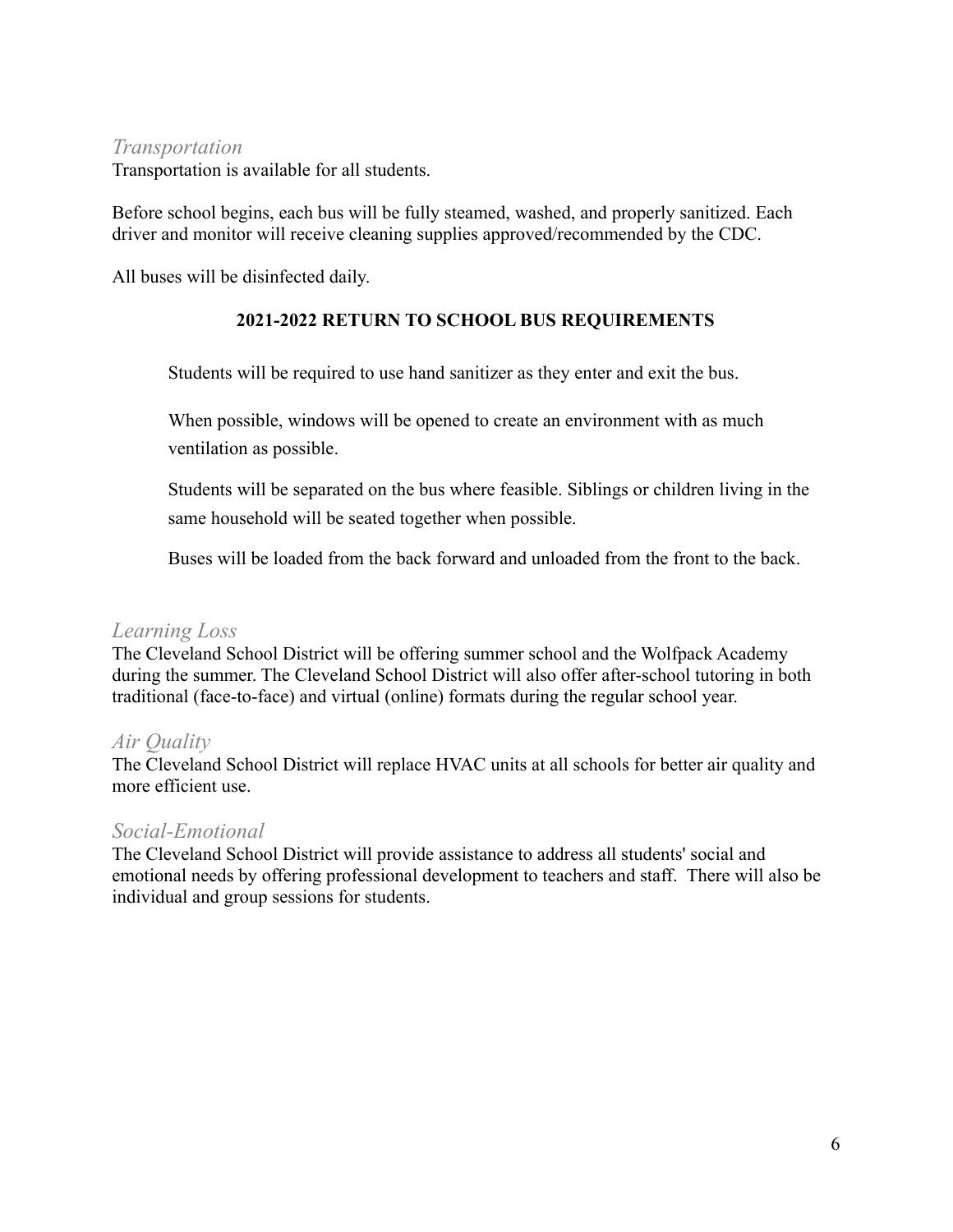# <span id="page-7-0"></span>**Protocol for Possible COVID-19 Concerns- Students**

*Identifying as early as possible sick or at-risk students and removing from contact with other students*

The following protocols are in place for students with fever or exhibiting COVID-19 symptoms:

- 1. Isolate the student in the clinic or another space, close doors, allow NO visitors.
- 2. Follow standard illness protocol.
	- a. Notify parent and classroom teacher
	- b. Dismiss
		- i. If a child has a fever, they will be sent home for a minimum of 24 hours. If they visit their medical provider and are diagnosed with a fever-causing condition other than COVID19, they cannot return to school before 24 hours. They must be fever-free for 24 hours with documentation from a medical provider or parent certification.
		- ii. A child can return to school with a negative COVID test with documentation from a medical provider stating they were tested negative.
		- iii. In the case of a positive test, the child should isolate for ten (10) days away from school. To return to the classroom, they must complete this ten (10) day period and have been symptom-free for the last 72 hours.
		- iv. Siblings and close contact quarantine will be decided at the discretion of the school nurse.

## **If the school is notified of a positive case, please note the following:**

- Only the person in close contact has to quarantine
- Quarantine is for ten (10) days as long as no symptoms have been exhibited the entire ten (10) days
- Close contacts of close contact do not have to quarantine
- People who have tested positive for COVID-19 do not need to quarantine or get tested again for up to 3 months as long as they do not develop symptoms again.
- Siblings of a confirmed positive MUST quarantine unless they choose to be tested every other day for a week showing negative results.
- If a student is sent home for symptoms, the student MUST quarantine 10 days unless a negative test is returned. Sibling(s) do not have to quarantine unless there is a positive test result from the child displaying symptoms.
- If you have been fully vaccinated for COVID-19, you are not required to quarantine if it has been two weeks past the final dose and you have been asymptomatic since exposure.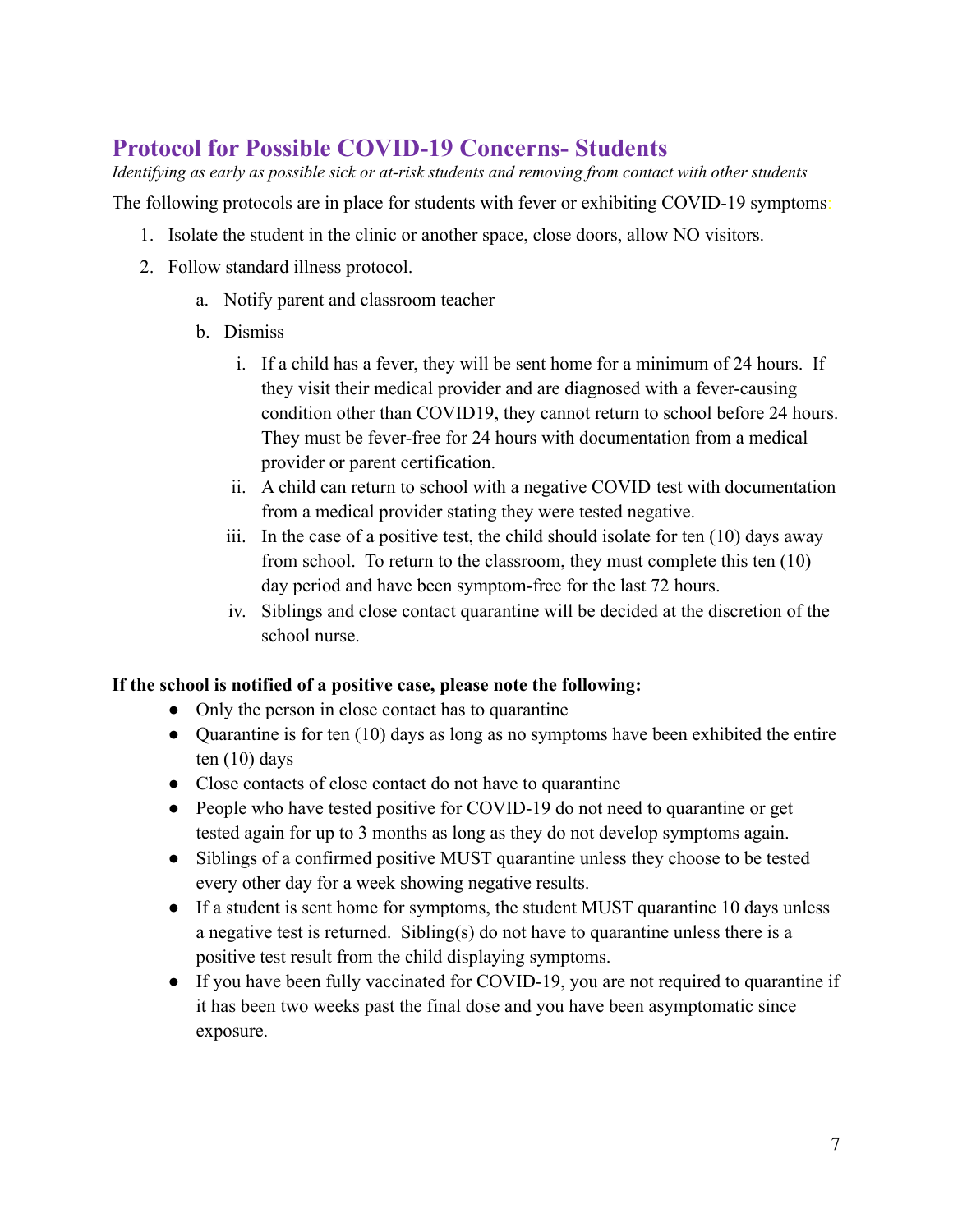# <span id="page-8-0"></span>**Protocol for Possible COVID-19 Concerns- Employees**

Employees with clear signs of COVID 19 infection (Fever, Cough, Shortness of Breath) or any upper respiratory infection symptom (sinus drainage, sore throat, loss of taste, or smell) with known exposure via close contact, family members or others.

- 1. Leave work immediately
- 2. Notify supervisor
	- a. Supervisor should notify human resources immediately
- 3. See a Medical Provider
- 4. Contact Human Resources after seeing a medical provider
- 5. The next steps will be determined on a case-by-case basis according to applicable law & policies.

#### **If the school is notified of a positive case, please note the following:**

- Only the person in close contact has to quarantine
- Quarantine is for 10 days as long as no symptoms have been exhibited the entire 10 days
- Close contacts of close contact do not have to quarantine
- People who have tested positive for COVID-19 do not need to quarantine or get tested again for up to 3 months as long as they do not develop symptoms again.
- A household member of a confirmed positive case MUST quarantine unless they choose to be tested every other day for a week showing negative results.
- If you have been fully vaccinated for COVID-19, you are not required to quarantine if it has been two weeks past the final dose and you have been asymptomatic since exposure.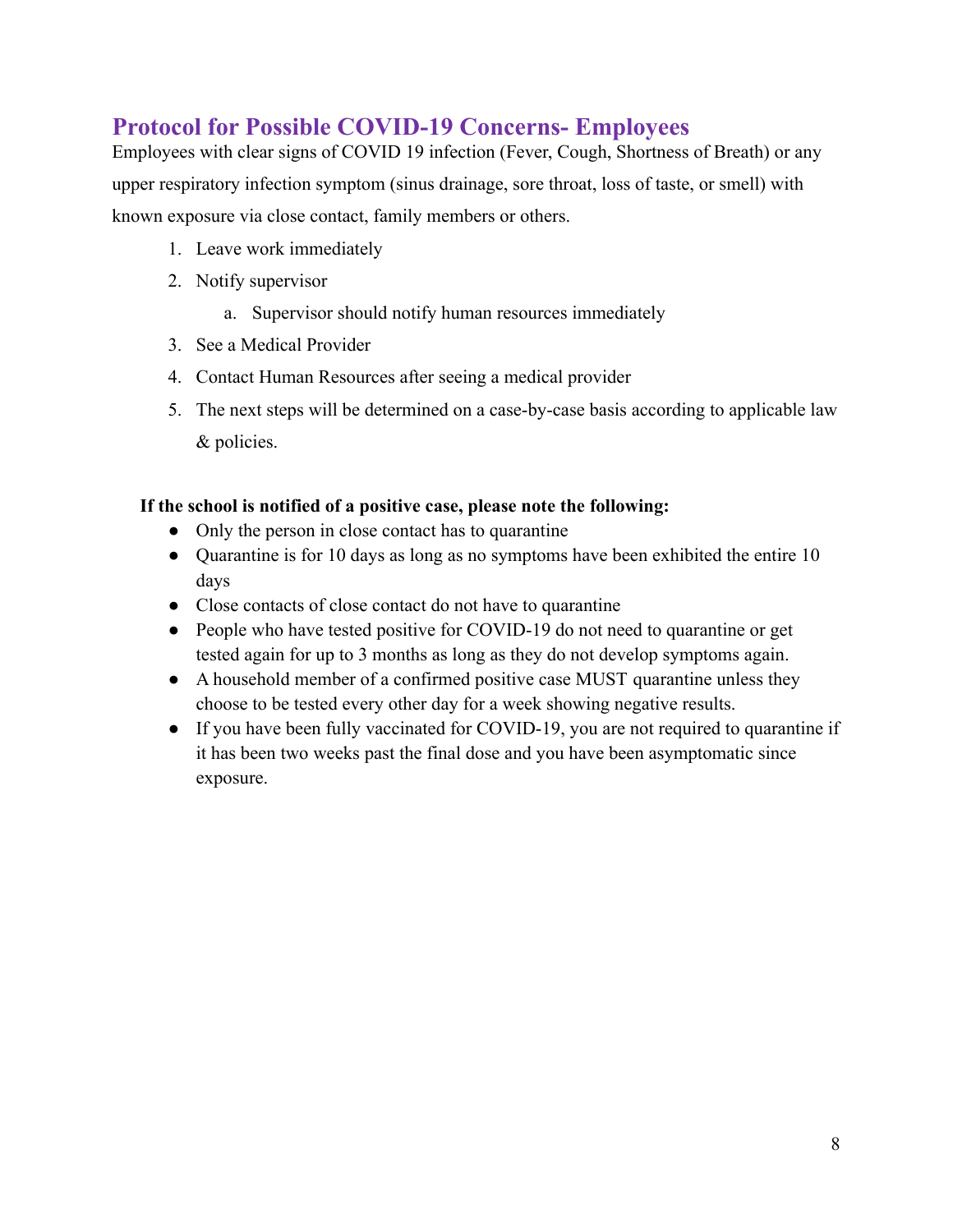# <span id="page-9-0"></span>**Parent Responsibilities**

- Practice and reinforce good prevention habits with your family.
- We encourage parents to take their children's temperature and check for symptoms before leaving home.
- Avoid close contact with people who are sick.
- Cover your cough or sneeze with a tissue, then throw the tissue in the trash.
- Wash your hands often with soap and water for at least 20 seconds, especially after going to the bathroom, before eating, and after blowing your nose, coughing, or sneezing. If soap and water are not readily available, use hand sanitizer.
- Ensure student does not have a fever or displaying any signs of COVID 19 before sending your child to school.
- Be prepared if your child's school is temporarily dismissed.
- Read or watch local media sources that report school dismissals or stay in touch with your child's school.

# **Keep your child at home if sick with any illness.** If your child is

sick, keep them at home and contact your healthcare provider. Students must be free of fever, vomiting, diarrhea, etc., for at least 24 hours without medication before returning to school. Talk with teachers about classroom assignments and activities they can do from home to keep up with their schoolwork.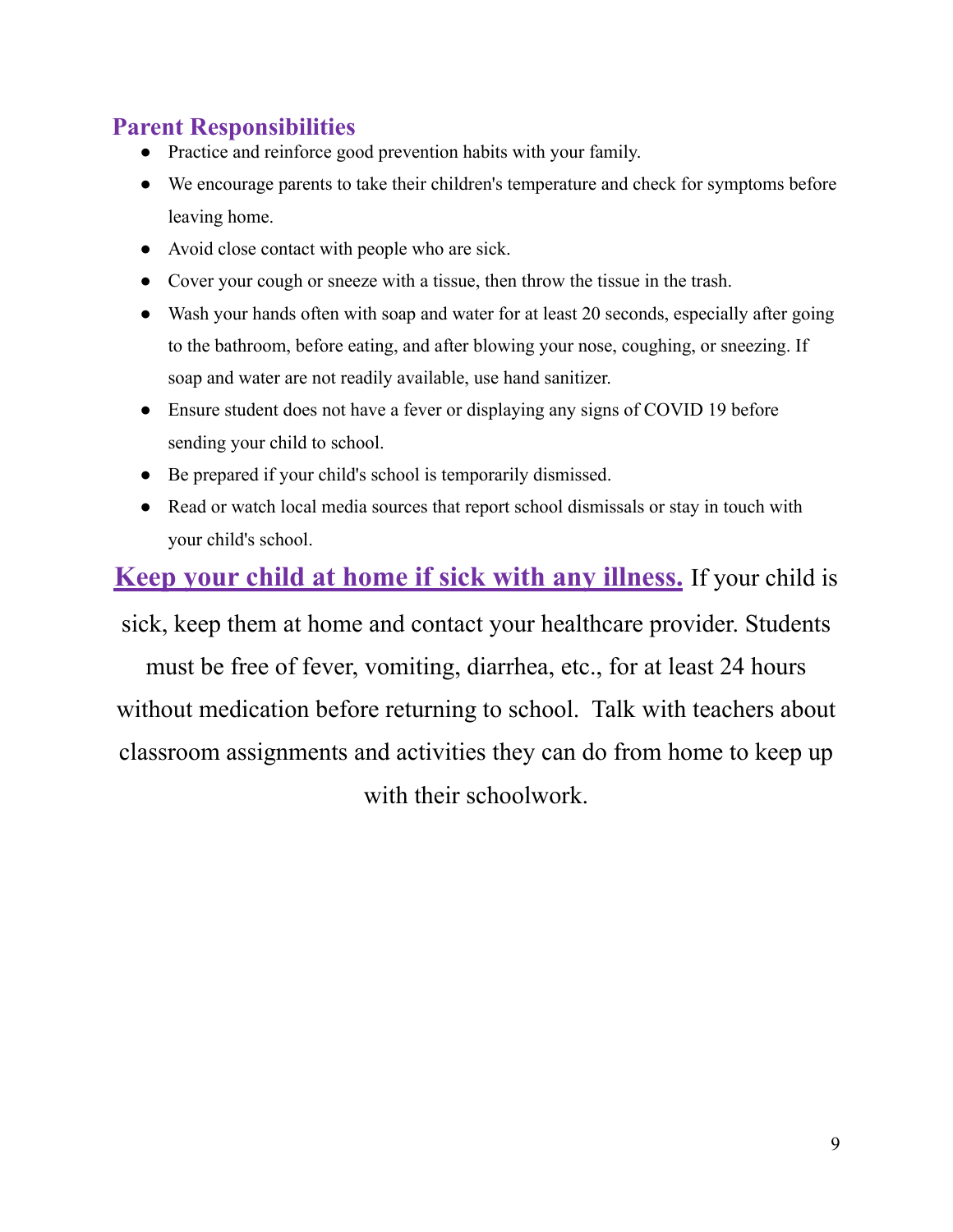# <span id="page-10-0"></span>**School Specific Information**

For school-specific plans, please visit the school's website or contact your child's principal.

#### Elementary Schools

#### **Bell Academy**

Tiffanie Russell, Principal 662.843.4572 trussell@cleveland.k12.ms.us

#### **Parks** Anna Bennett, Principal 662.843.3166 abennett@cleveland.k12.ms.us

## **Hayes Cooper Center**

Renee Lamastus, Principal 662.748.2734 rlamastus@cleveland.k12.ms.us

**Pearman** Precious Person-Redmond, Principal 662.843.4484 predmond@cleveland.k12.ms.us

## **H. M. Nailor**

LeDonnis Norwood, Principal 662.843.4528 lnorwood@cleveland.k12.ms.us

#### **D. M. Smith** Rasheda Barksdale, Principal 662.843.4355 rbarksdale@cleveland.k12.ms.us

## Secondary Schools

# **Cleveland Central Middle School**

Rufus Hill, Principal 662.843.2338 rhill@cleveland.k12.ms.us

## **Cleveland Central High School**

Leroy Cotton, Interim Principal 662.843.2460 lcotton@cleveland.k12.ms.us

Specialty Schools

## **Cleveland Career Development & Technology Center**

Equonda Jackson, Interim Director 662.843.8818 ejackson@cleveland.k12.ms.us

## **Walter Robinson Achievement Center: Achievement Center for Excellence**

Arthur Johnson, Director 662.719.7499 ajohnson@cleveland.k12.ms.us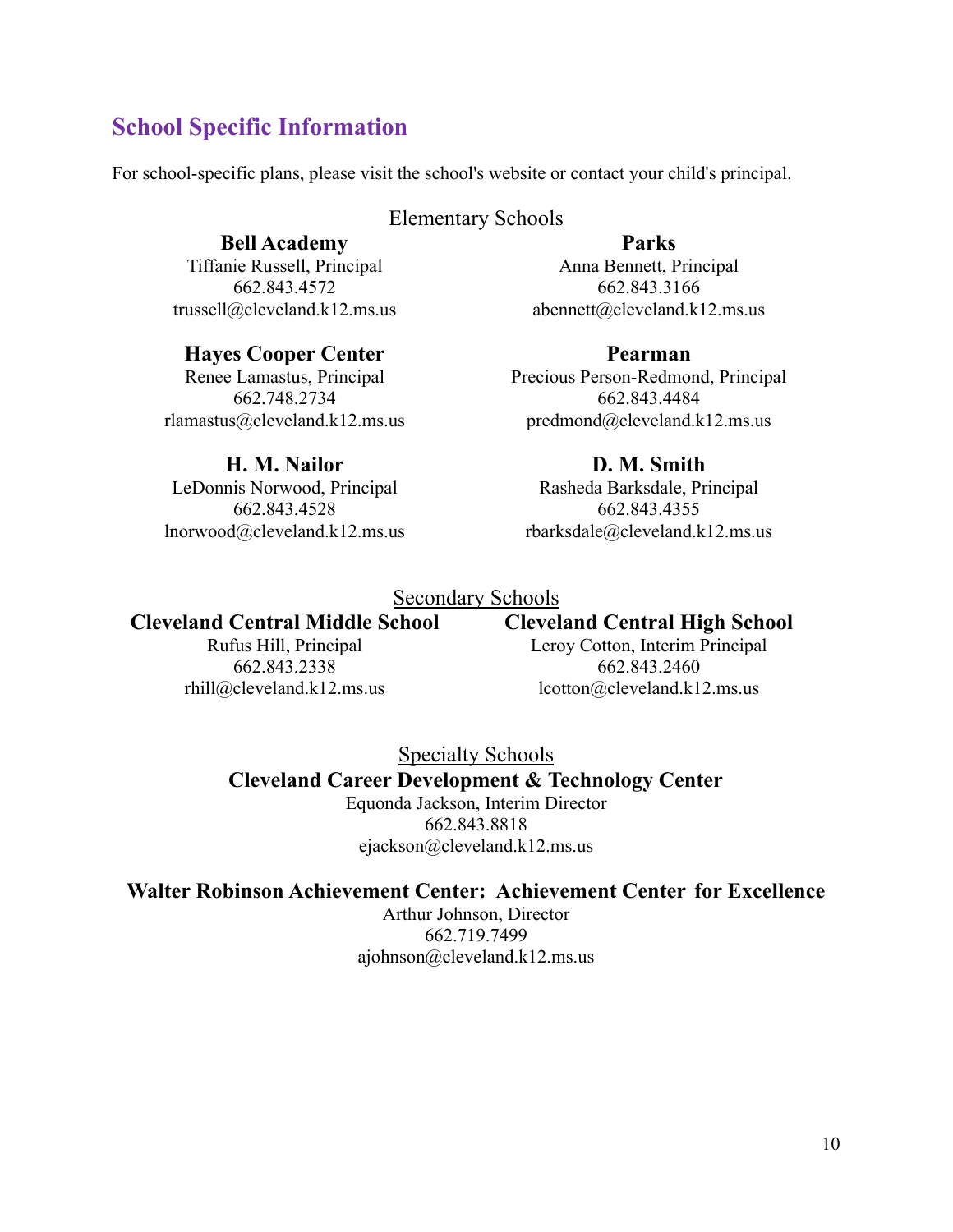# <span id="page-11-0"></span>**Frequently Asked Questions (FAQs)**

#### **How do we determine when a student or staff member should be quarantined?**

Students and employees will be asked to isolate if they test positive for COVID-19 or exhibit one or more of the symptoms of COVID-19 based on CDC guidance that is not otherwise explained:

- A fever of  $100.0^\circ$  F or greater
- Cough
- Shortness of breath or difficulty breathing
- Chills
- Muscle pain

## *Screening Questions*

- 1. Have you or anyone in your household received a diagnosis for COVID 19 by a test or from a health professional in the past 14 days?
- 2. Have you or anyone in your household traveled internationally or by cruise ship in the past 14 days?
- 3. Have you experienced any of the following symptoms in the last 72 hours
	- A fever of  $100.0^{\circ}$  F or greater
	- Cough
	- Shortness of breath or difficulty breathing
	- Chills
	- Muscle pain
	- Headache
	- Sore throat
	- Loss of taste or smell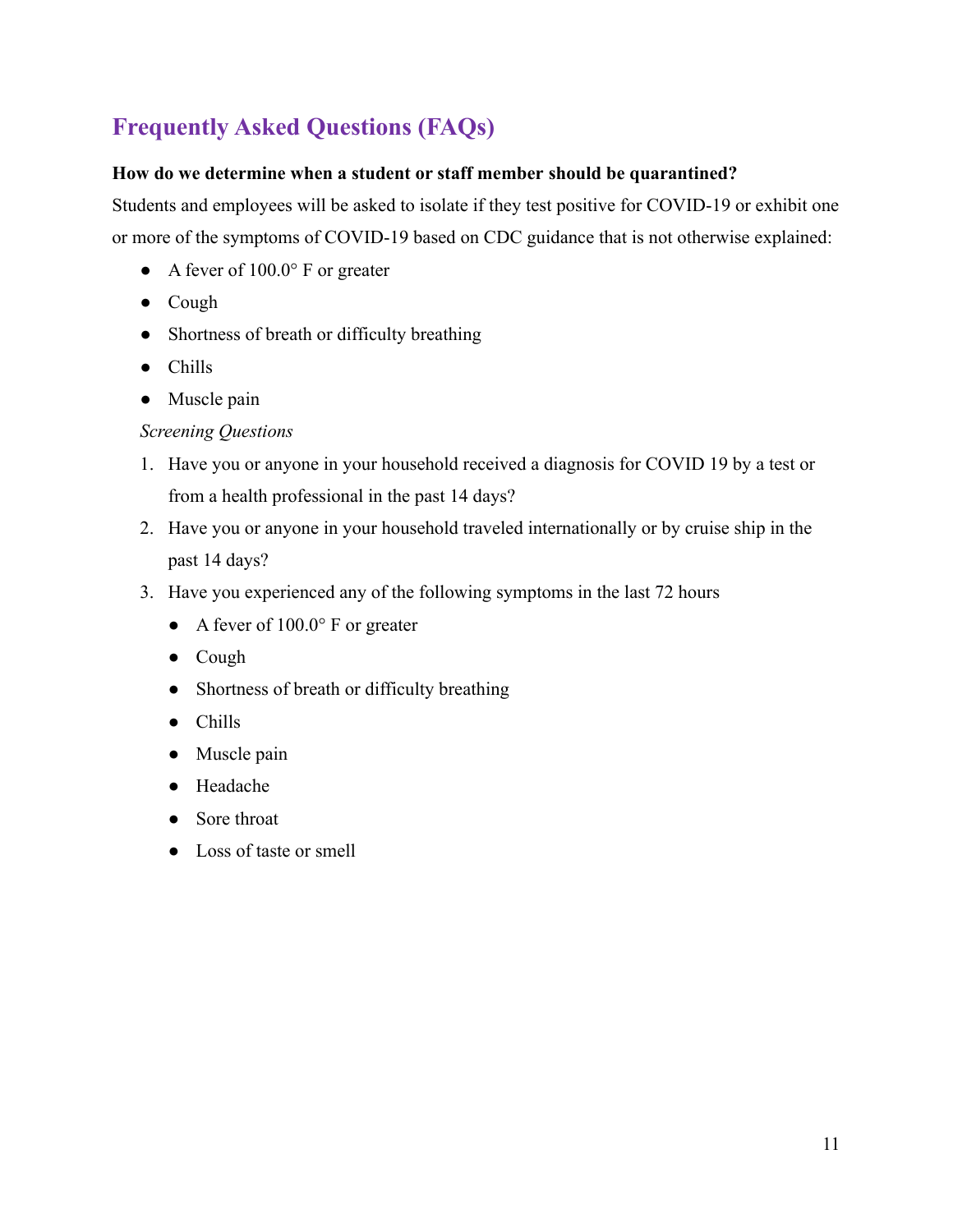# **What will happen when a student or employee returns to school after returning from self-quarantine due to symptoms?**

Once a student or employee is excluded from the school environment, they may return if they satisfy the following:

- 1. If dismissed for general medical concerns, fever-free for 24 hours
- 2. Negative COVID-19 test- return to school with documentation from a medical provider stating they were tested negative.
- 3. Positive COVID-19 test- quarantine for 10 days away from school and symptom-free for the last 72 hours.

# **What happens with siblings or other students in the household of an employee or student who has been asked to self-quarantine?**

If a student or employee is asked to self-quarantine due to COVID-19 symptoms or has had a positive COVID-19 test, individuals living in the same household may be asked to self-quarantine. We may also ask an individual to self-quarantine if they are not exhibiting any symptoms to maintain the health and safety of our school community; unless the individual has a negative COVID-19 test.

# **How will CSD respond after a student, faculty, or staff member has been asked to self-quarantine?**

As soon as the CSD becomes aware that a student or employee may have COVID-19 or has been recommended to self-quarantine, a thorough disinfecting of all desks and workspaces that individuals may have come into contact with will take place.

#### **How will students/ staff be separated while in school if exhibiting symptoms?**

Each school will have a room or space where students or employees who have symptoms of COVID-19 or another communicable disease will wait to be evaluated and/or for pick-up. Only essential staff assigned to the room may enter. Each person who enters the room will sign in to create a record for potential contact tracing, and the room will be disinfected throughout the day.